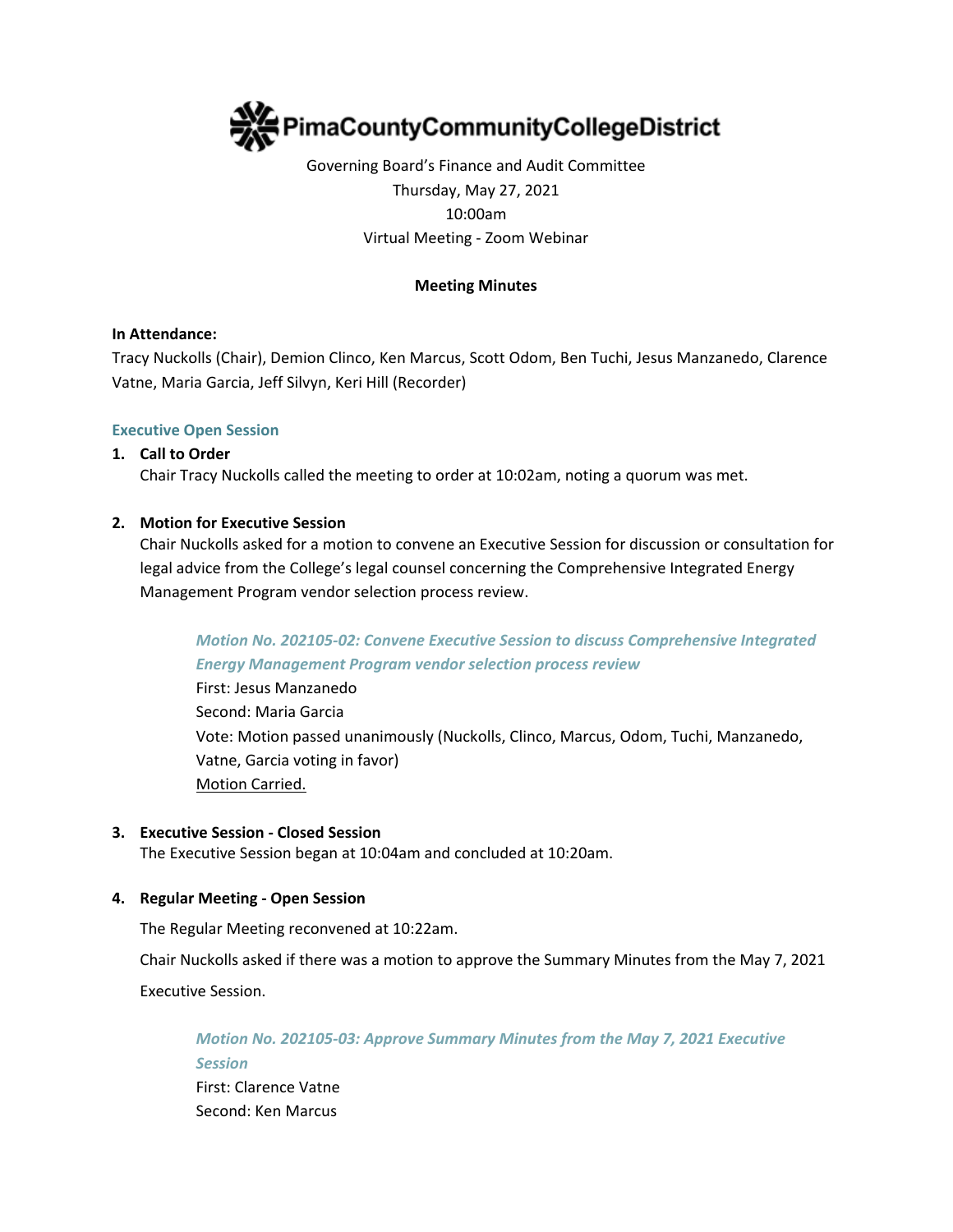Vote: Motion passed unanimously (Nuckolls, Clinco, Marcus, Odom, Tuchi, Manzanedo, Vatne, Garcia voting in favor) Motion Carried.

Prior to reconvening the Regular Meeting, the Committee concluded based on the results of the review conducted that no violation of law or of College policy occurred in the selection process associated with the Comprehensive Integrated Energy Management Program. However, as a result of the review, the Committee supports implementation of the following recommendations:

- Ms. Segal's list of procurement manual revisions, as stated in section *XIV. Best Practices and Recommendation*, of her report.
- More robust training for employees participating on solicitation review committees to better describe expectations for participation and to help distinguish between personal opinions or concerns and the scoring criteria.
- A revision to the procurement manual, or perhaps a Board Policy, to codify the practice of the Chancellor not participating in competitive solicitation processes due to the volume of requests and inquiries received in the Chancellor role.

To submit a report to the Governing Board, Mr. Silvyn suggested the development of a statement indicating the Committee accepted the report and the three recommendations provided in the Summary Minutes from May 7, 2021.

Chair Nuckolls asked if there was a motion to create a recommendation document for the Governing Board that will summarize the process review completed by the Committee, with acceptance of the three recommendations at the end of the Summary Minutes from the May 7, 2021 Executive Session.

*Motion No. 202105-04: Motion to create a recommendation document for the Board that will summarize the process review completed by the Committee, with acceptance of the three recommendations at the end of the Summary Minutes from the May 7, 2021 Executive Session.*

First: Ken Marcus Second: Jesus Manzanedo Vote: Motion passed unanimously (Nuckolls, Clinco, Marcus, Odom, Tuchi, Manzanedo, Vatne, Garcia voting in favor) Motion Carried.

The Committee will review the report via email in preparation for submission as an Information item for the Governing Board's June 9, 2021 meeting.

## **Adjournment**

The meeting concluded at 10:32am.